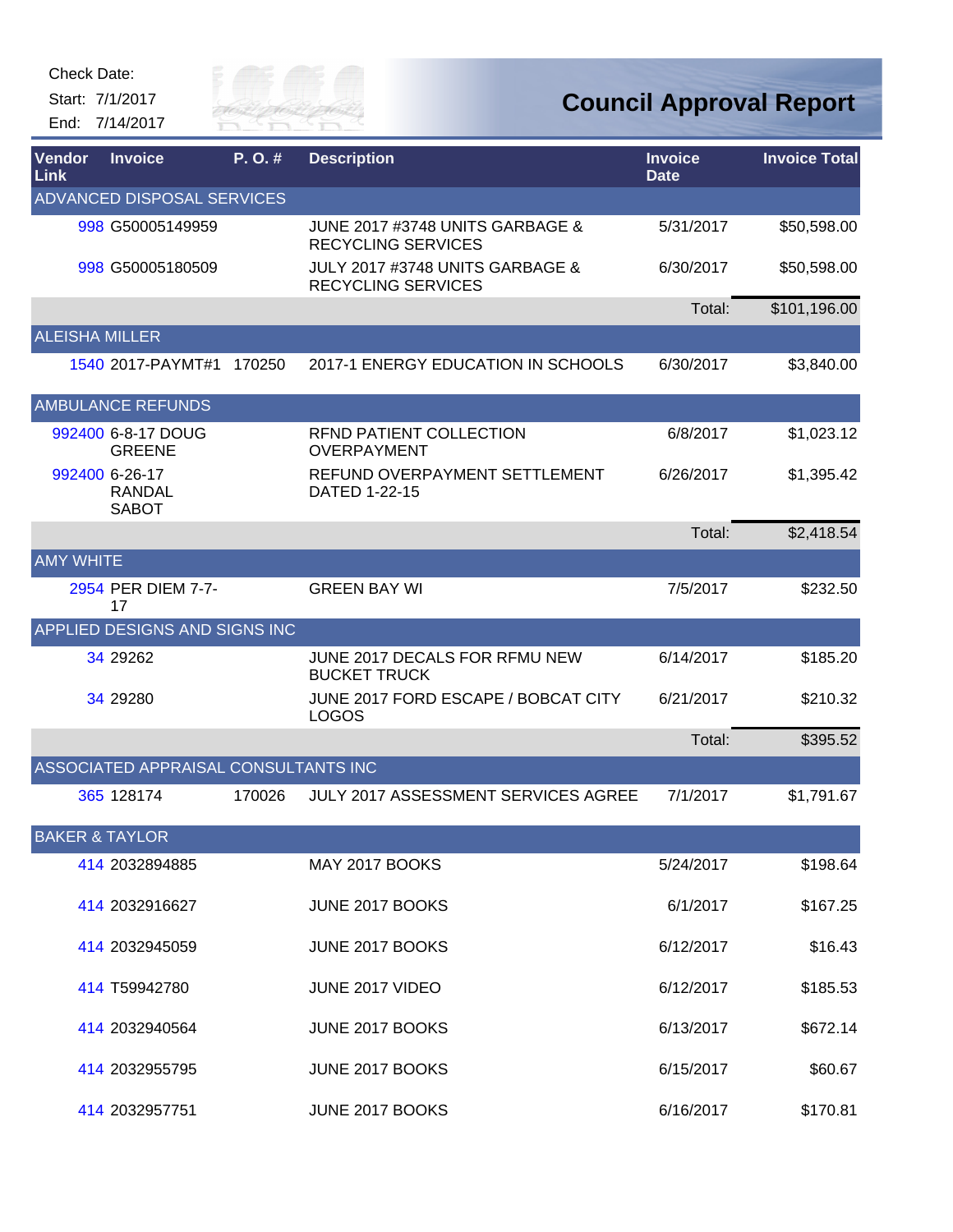Check Date:

Start: 7/1/2017

End: 7/14/2017



| Vendor<br>Link      | <b>Invoice</b>                     | P.O.#  | <b>Description</b>                                     | <b>Invoice</b><br><b>Date</b> | <b>Invoice Total</b> |
|---------------------|------------------------------------|--------|--------------------------------------------------------|-------------------------------|----------------------|
|                     | 414 2032965865                     |        | JUNE 2017 BOOKS                                        | 6/21/2017                     | \$446.37             |
|                     | 414 2032975730                     |        | JUNE 2017 BOOKS                                        | 6/23/2017                     | \$122.96             |
|                     | 414 2032984150                     |        | JUNE 2017 BOOKS                                        | 6/28/2017                     | \$754.48             |
|                     |                                    |        |                                                        | Total:                        | \$2,795.28           |
| <b>BAKKE NORMAN</b> |                                    |        |                                                        |                               |                      |
|                     | 1716 55906-07D-MAY 170113<br>2017  |        | MAY 2017 PROSECUTION SERVICES /<br>PRORATED APRIL      | 6/28/2017                     | \$2,200.00           |
|                     | 1716 APR-MAY 2017<br><b>APPLS</b>  |        | APR-MAY 2017 APPEALS SERVICES BRADY<br><b>D KHALAR</b> | 6/28/2017                     | \$268.25             |
|                     | 1716 55906-08D MAY<br><b>APPLS</b> |        | MAY 2017 JACOB R BENOY APPEAL<br><b>SERVICES</b>       | 6/28/2017                     | \$333.00             |
|                     |                                    |        |                                                        | Total:                        | \$2,801.25           |
|                     | BORDER STATES INDUSTRIES, INC.     |        |                                                        |                               |                      |
|                     | 57 913245275                       | 170212 | JUNE 2017 Electric Inventory                           | 6/19/2017                     | \$21,299.20          |
|                     | 57 913261838                       | 170212 | JUNE 2017 Electric Inventory                           | 6/21/2017                     | \$8,304.80           |
|                     | 57 913261839                       | 170218 | JUNE 2017 ELECTRIC METERS AMR                          | 6/21/2017                     | \$2,856.00           |
|                     | 57 913302629                       | 170233 | JUNE 2017 ELECTRIC INVENTORY                           | 6/28/2017                     | \$1,873.20           |
|                     |                                    |        |                                                        | Total:                        | \$34,333.20          |
|                     | <b>BUG BUSTERS INC</b>             |        |                                                        |                               |                      |
|                     | 2571 152315                        |        | JUNE 2017 PD PEST CONTROL SERVICES                     | 6/23/2017                     | \$96.00              |
|                     | 2571 152319                        |        | JUNE 2017 LIBRARY PEST CONTROL                         | 6/23/2017                     | \$106.00             |
|                     |                                    |        |                                                        | Total:                        | \$202.00             |
|                     | <b>CDW GOVERNMENT INC</b>          |        |                                                        |                               |                      |
|                     | 66 JBW9417                         |        | <b>JUNE 2017 LIBRARY WIRELESS DEVICES</b>              | 6/5/2017                      | \$106.83             |
|                     | <b>CENGAGE LEARNING</b>            |        |                                                        |                               |                      |
|                     | 123 60712570                       |        | JUNE 2017 BOOKS                                        | 6/9/2017                      | \$215.13             |
|                     | 123 60723793                       |        | JUNE 2017 BOOKS                                        | 6/12/2017                     | \$23.99              |
|                     | 123 60775350                       |        | JUNE 2017 BOOKS                                        | 6/21/2017                     | \$91.46              |
|                     |                                    |        |                                                        | Total:                        | \$330.58             |
|                     | <b>CENTER POINT INC</b>            |        |                                                        |                               |                      |
|                     | 412 1479024                        |        | JUNE 2017 BOOKS                                        | 6/1/2017                      | \$131.82             |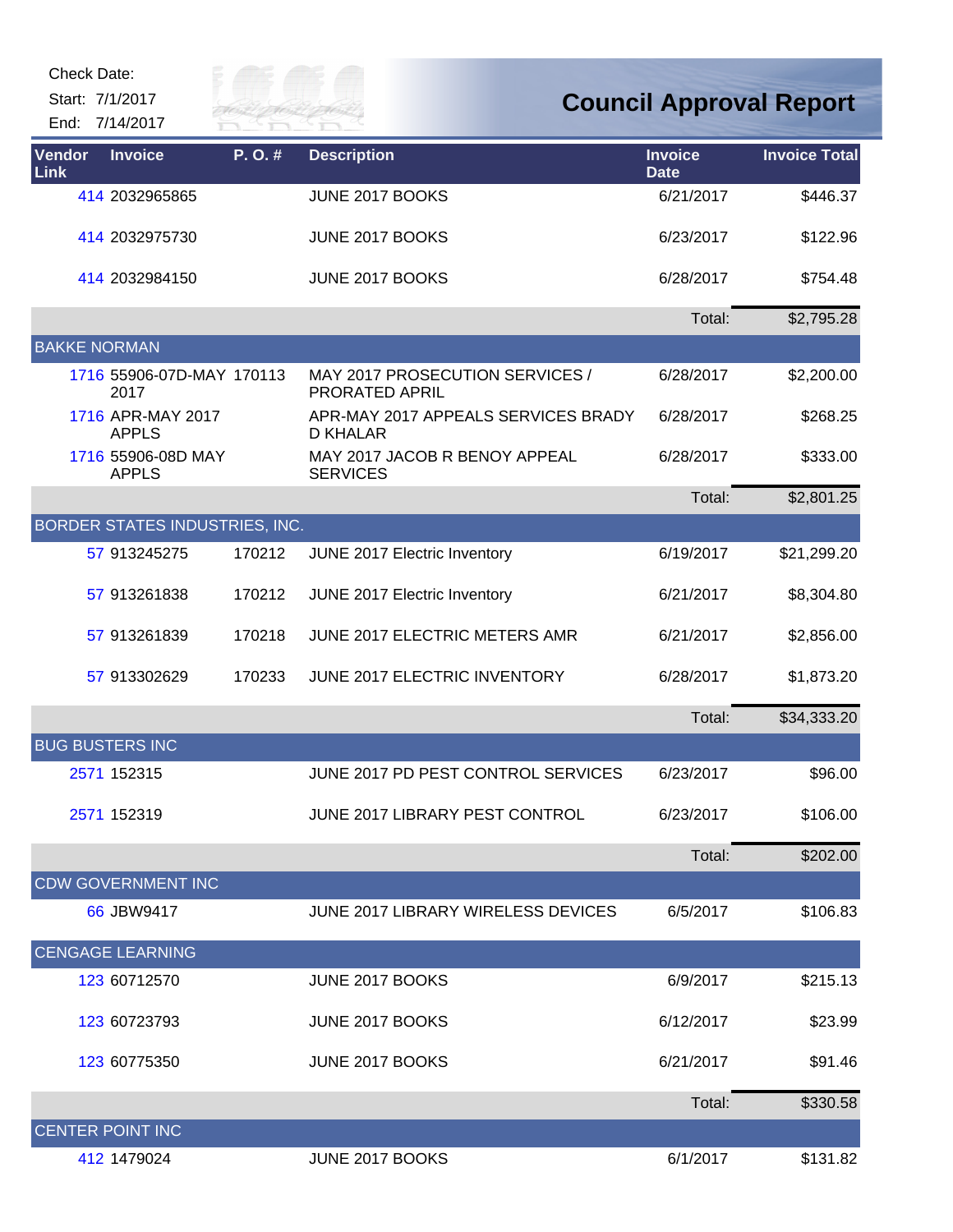| Check Date:        | Start: 7/1/2017<br>End: 7/14/2017      | City of<br>RIVER FAI |                                                              |                               | <b>Council Approval Report</b> |
|--------------------|----------------------------------------|----------------------|--------------------------------------------------------------|-------------------------------|--------------------------------|
| Vendor<br>Link     | <b>Invoice</b>                         | P. O.#               | <b>Description</b>                                           | <b>Invoice</b><br><b>Date</b> | <b>Invoice Total</b>           |
| <b>CENTURYLINK</b> |                                        |                      |                                                              |                               |                                |
|                    | 1796 1413710947                        |                      | MAY-JUNE 2017 CITY LONG DISTANCE                             | 6/30/2017                     | \$290.35                       |
|                    | <b>CIGNA CORPORTATION</b>              |                      |                                                              |                               |                                |
|                    | 1901 JUNE 2017                         |                      | JUNE 2017 LIFE/AD&D/LTD                                      | 6/14/2017                     | \$4,618.36                     |
|                    | <b>CITY OF ESCANABA</b>                |                      |                                                              |                               |                                |
|                    | 2919 6-13-17 2<br><b>RELAY PNLS</b>    | 170215               | JUNE 2017 2 POWER PLANT RELAYS FOR<br><b>NEW SUB</b>         | 6/13/2017                     | \$50,500.00                    |
|                    | CLASSIC PROTECTIVE COATINGS, INC.      |                      |                                                              |                               |                                |
|                    | 2158 17-0010-01                        | 170210               | JUNE 2017 SYCMR TOWER TOUCH UP-BILL<br><b>TOWER RENTERS</b>  | 6/28/2017                     | \$22,350.00                    |
|                    | <b>CORPORATE FLEET SERVICES, INC</b>   |                      |                                                              |                               |                                |
|                    | 2786 83320 JULY<br>2017                | 170129               | <b>JULY 2017 PD LEASED VEHICLES</b>                          | 6/29/2017                     | \$1,135.14                     |
|                    | <b>COURT PAYMENTS</b>                  |                      |                                                              |                               |                                |
|                    | 991200 6302017                         |                      | <b>VINCENT CLEMENT RMBRSMNT</b><br>OVERPAYMENT CIT#E380149-0 | 6/30/2017                     | \$25.80                        |
|                    | 991200 63017                           |                      | ED FURNEY RESTITUTION PAYMENT FROM<br>CIT#4N80DT5JNH         | 6/30/2017                     | \$48.00                        |
|                    |                                        |                      |                                                              | Total:                        | \$73.80                        |
|                    | <b>DELTA DENTAL OF WISCONISN INC</b>   |                      |                                                              |                               |                                |
|                    | 2572 1049065                           |                      | JULY 2017 VISION INSURANCE                                   | 6/16/2017                     | \$705.60                       |
|                    | <b>DELTA MANAGEMENT ASSOCIATES INC</b> |                      |                                                              |                               |                                |
|                    | 1943 000000032122                      |                      | PPE 07/02/17                                                 | 7/7/2017                      | \$196.86                       |
| <b>DEMCO INC</b>   |                                        |                      |                                                              |                               |                                |
|                    | 577 6151639                            |                      | JUNE 2017 OFFICE SUPPLIES                                    | 6/9/2017                      | \$192.26                       |
|                    | DIGGERS HOTLINE INC                    |                      |                                                              |                               |                                |
|                    | 93 170627701 PP2 170236                |                      | 2017 PREPAYMENT 2 OF 2 FOR TICKET<br><b>VOLUME</b>           | 6/8/2017                      | \$3,968.00                     |
|                    | <b>EARTHWORKS LANDSCAPE</b>            |                      |                                                              |                               |                                |
|                    | 890 3687                               | 170224               | JUNE 2017 CITY 14 HANGING BASKETS                            | 6/20/2017                     | \$1,400.00                     |
| <b>EFTPS</b>       |                                        |                      |                                                              |                               |                                |
|                    | 7 000000032119                         |                      | PPE 07/02/17                                                 | 7/7/2017                      | \$72,690.87                    |
|                    | EO JOHNSON CO INC                      |                      |                                                              |                               |                                |
|                    | 98 20737815                            |                      | JUNE 2017 LIBRARY RICOH STANDARD<br><b>PAYMENT</b>           | 5/29/2017                     | \$125.74                       |
|                    | 98 20834477                            |                      | <b>JULY 2017 LIBRARY SAMSUNG STANDARD</b><br><b>PAYMENTS</b> | 6/16/2017                     | \$109.52                       |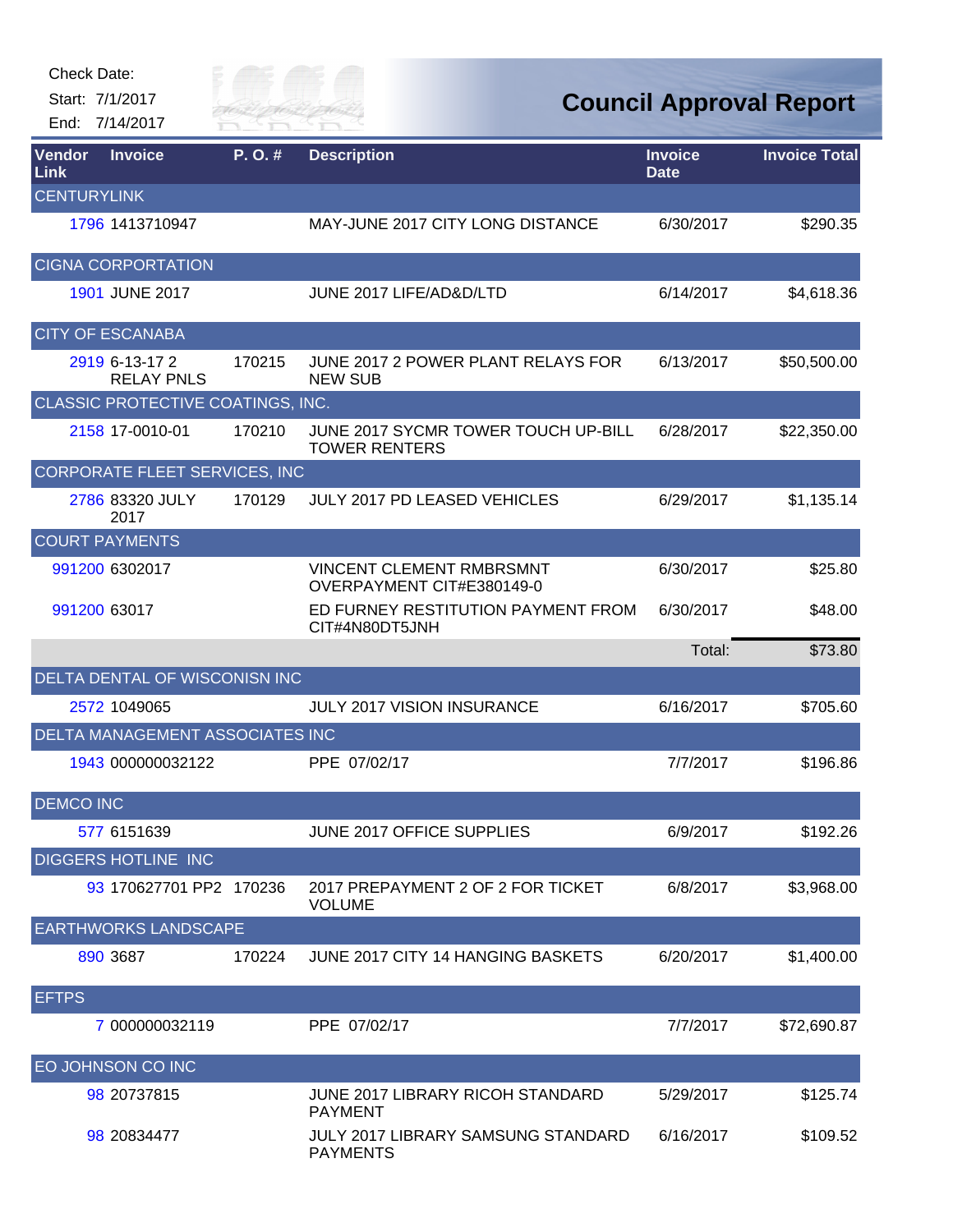Start: 7/1/2017 End: 7/14/2017



## **Council Approval Report**

| Vendor<br>Link  | <b>Invoice</b>                        | P. O. # | <b>Description</b>                                           | <b>Invoice</b><br><b>Date</b> | <b>Invoice Total</b> |
|-----------------|---------------------------------------|---------|--------------------------------------------------------------|-------------------------------|----------------------|
|                 | 98 20886165                           |         | <b>JULY 2017 LIBRARY RICOH STANDARD</b><br><b>PAYMENT</b>    | 6/26/2017                     | \$125.74             |
|                 |                                       |         |                                                              | Total:                        | \$361.00             |
|                 | <b>EWALD AUTOMOTIVE GROUP</b>         |         |                                                              |                               |                      |
|                 | 348 1FM5K8AR4HG 170071<br>D07035      |         | MAY 30 2017 2017 PD FORD INTERCEPTOR                         | 5/30/2017                     | \$29,566.00          |
| <b>EXPERIAN</b> |                                       |         |                                                              |                               |                      |
|                 | 2562 CD1802002972                     |         | <b>MAY 2017 SERVICES PAYMENT</b>                             | 5/26/2017                     | \$25.00              |
|                 | <b>EXPRESS PERSONNEL SERVICES</b>     |         |                                                              |                               |                      |
|                 | 109 19063168                          | 170120  | <b>SEASONAL SKILLED LABOR-40hrs</b><br><b>QUENTON DRAVIS</b> | 6/20/2017                     | \$730.00             |
|                 | 109 19063168-2                        |         | wk of 6-18-17 ELEC SKILLED LABOR-40hrs<br>LukeBaumann        | 6/20/2017                     | \$884.21             |
|                 | 109 19063156                          | 170120  | 6-18-17 SEASONAL SUMMER LABOR-<br>206.50hrs PARK MAINT       | 6/20/2017                     | \$3,683.03           |
|                 | 109 19063157                          | 170120  | 6-18-17 SEASONAL SUMMER LABOR-40hrs<br><b>MAINTENANCE</b>    | 6/20/2017                     | \$730.00             |
|                 | 109 19063154                          | 170120  | 6-18-17 SEASONAL SUMMER LABOR-8hrs<br><b>BLDG MAINT</b>      | 6/20/2017                     | \$157.68             |
|                 | 109 19063155                          | 170120  | 6-18-17 SEASONAL SUMMER LABOR-80hrs<br><b>STREET MAINT</b>   | 6/20/2017                     | \$1,430.80           |
|                 | 109 19090395                          | 170120  | 6-25-17 SEASONAL LABOR-212.17hrs PARK<br><b>MAINT</b>        | 6/27/2017                     | \$3,788.79           |
|                 | 109 19090394                          | 170120  | 6-25-17 SEASONAL SUMMER LABOR-72hrs<br><b>STREETS MAINT</b>  | 6/27/2017                     | \$1,290.64           |
|                 | 109 19090393                          | 170120  | 6-25-17 SEASONAL SUMMER LABOR-40hrs<br><b>BLDG MAINT</b>     | 6/27/2017                     | \$788.40             |
|                 | 109 19090396                          | 170120  | 6-25-17 SEASONAL SUMMER LABOR-40hrs<br><b>MAINTENANCE</b>    | 6/27/2017                     | \$730.00             |
|                 | 109 19090406                          | 170120  | wk of 6-25-17 SKILLED LABOR-40hrs DRAVIS<br><b>QUENTON</b>   | 6/27/2017                     | \$730.00             |
|                 | 109 19090406-2                        |         | wk 6-24-17 ELEC SKILLED LABOR-38.5hrs<br>LukeBaumann         | 6/27/2017                     | \$843.15             |
|                 |                                       |         |                                                              | Total:                        | \$15,786.70          |
|                 | FIRST NATIONAL BANK - RF SECTION 125  |         |                                                              |                               |                      |
|                 | 6 000000032118                        |         | PPE 07/02/17                                                 | 7/7/2017                      | \$4,065.43           |
|                 | FORUM COMMUNICATION CO                |         |                                                              |                               |                      |
|                 | 234 JUNE 2017                         |         | JUNE RF JOURNAL ADVERTISEMENTS                               | 6/30/2017                     | \$1,787.12           |
|                 | <b>GAVIC CONSTRUCTION CORPORATION</b> |         |                                                              |                               |                      |
|                 | 2916 17-006 PAY<br>AP#2               | 170226  | FRONT ENTRANCE REMODEL PROJECT<br><b>THROUGH 6-30-17</b>     | 6/29/2017                     | \$44,047.00          |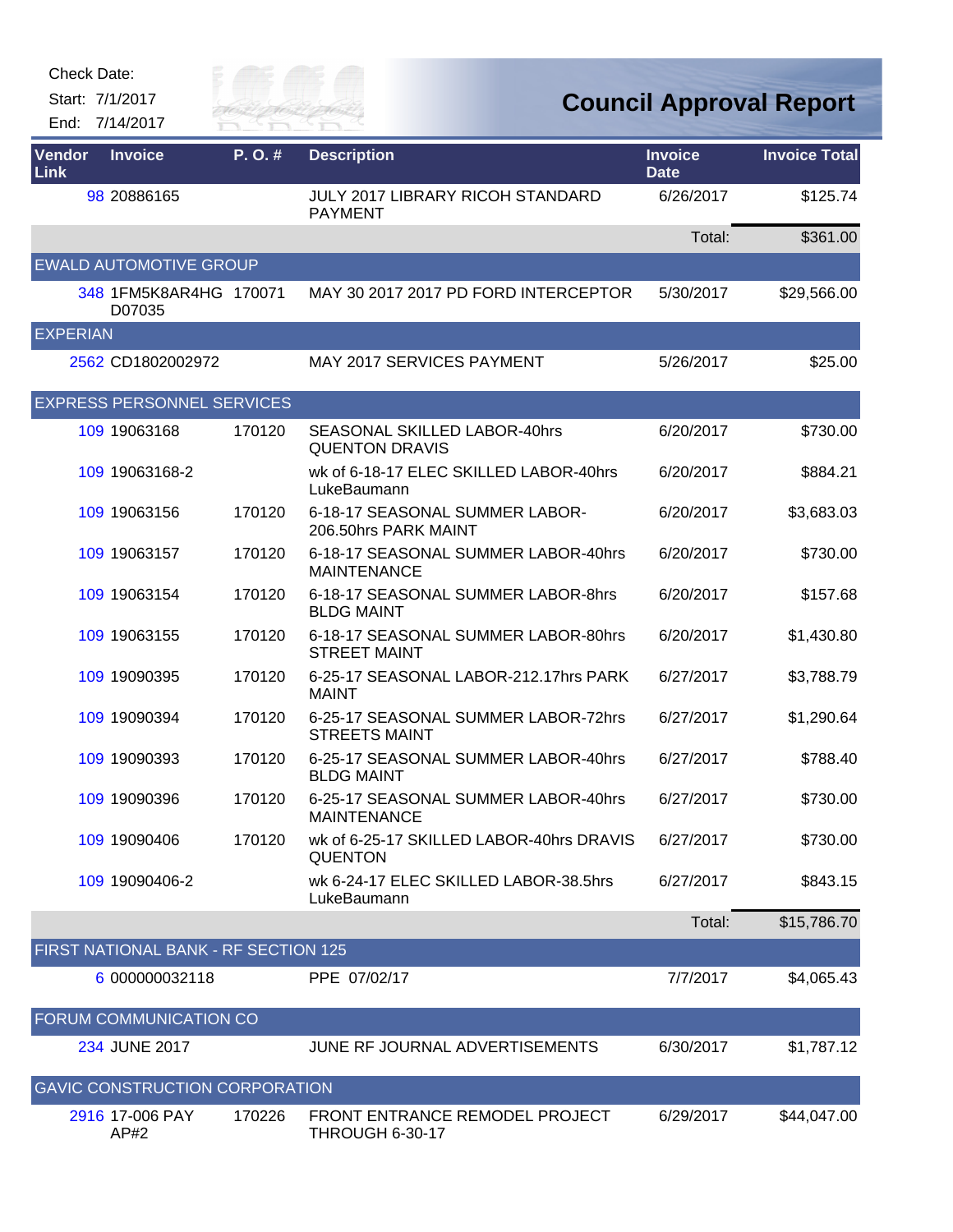## Check Date:

Start: 7/1/2017 End: 7/14/2017



## **Council Approval Report**

| <b>Vendor</b><br>Link | <b>Invoice</b>                 | $P. O.$ # | <b>Description</b>                                    | <b>Invoice</b><br><b>Date</b> | <b>Invoice Total</b> |
|-----------------------|--------------------------------|-----------|-------------------------------------------------------|-------------------------------|----------------------|
|                       | <b>HEALTH PARTNERS</b>         |           |                                                       |                               |                      |
|                       | 356 73526493                   |           | JULY 2017 HEALTH/DENTAL INSURANCE                     | 6/14/2017                     | \$159,528.99         |
| <b>HIBU INC</b>       |                                |           |                                                       |                               |                      |
|                       | 137 ST CROIX<br>VALLEY         |           | 2017 ST CROIX RIVER VALLEY ANNUAL<br>(FORMER YELLOWBK | 6/20/2017                     | \$984.00             |
|                       | <b>HUEBSCH LAUNDRY COMPANY</b> |           |                                                       |                               |                      |
|                       | 146 3886048                    |           | 6-7-17 PUBLIC WORKS MAT / LAUNDRY<br><b>SERVICES</b>  | 6/7/2017                      | \$35.40              |
|                       | 146 3885399                    | 170027    | 6-7-17 HUEBSCH WWTP UNIFORMS                          | 6/7/2017                      | \$34.47              |
|                       | 146 3885398                    | 170033    | 6-7-17 HUEBSCH PW UNIFORMS                            | 6/7/2017                      | \$122.97             |
|                       | 146 3885397                    | 170032    | 6-7-17 HUEBSCH WATER UNIFORMS                         | 6/7/2017                      | \$38.13              |
|                       | 146 3885396                    | 170031    | 6-7-17 HUEBSCH ELECTRIC UNIFORMS                      | 6/7/2017                      | \$189.94             |
|                       | 146 3889814                    |           | 6-14-17 LIBRARY MAT / LAUNDRY SERVICES                | 6/14/2017                     | \$70.12              |
|                       | 146 3889144                    | 170027    | 6-14-17 HUEBSCH WWTP UNIFORMS                         | 6/14/2017                     | \$34.47              |
|                       | 146 3889143                    | 170033    | 6-14-17 HUEBSCH PW UNIFORMS                           | 6/14/2017                     | \$122.97             |
|                       | 146 3889142                    | 170032    | 6-14-17 HUEBSCH WATER UNIFORMS                        | 6/14/2017                     | \$38.13              |
|                       | 146 3889141                    | 170031    | 6-14-17 HUEBSCH ELECTRIC UNIFORMS                     | 6/14/2017                     | \$189.94             |
|                       | 146 3893629                    |           | 6-21-17 PUBLIC WORKS MAT / LAUNDRY<br><b>SERVICES</b> | 6/21/2017                     | \$35.40              |
|                       | 146 3893637                    |           | 6-21-17 CITY HALL MAT SERVICES                        | 6/21/2017                     | \$37.48              |
|                       | 146 3893617                    |           | 6-21-17 PD MAT / LAUNDRY SERVICES                     | 6/21/2017                     | \$55.59              |
|                       | 146 3892981                    | 170027    | 6-21-17 HUEBSCH WWTP UNIFORMS                         | 6/21/2017                     | \$34.47              |
|                       | 146 3892980                    | 170033    | 6-21-17 HUEBSCH PW UNIFORMS                           | 6/21/2017                     | \$122.97             |
|                       | 146 3892979                    | 170032    | 6-21-17 HUEBSCH WATER UNIFORMS                        | 6/21/2017                     | \$38.13              |
|                       | 146 3892978                    | 170031    | 6-21-17 HUEBSCH ELECTRIC UNIFORMS                     | 6/21/2017                     | \$189.94             |
|                       | 146 3896799                    | 170027    | 6-28-17 HUEBSCH WWTP UNIFORMS                         | 6/28/2017                     | \$34.47              |
|                       | 146 3896798                    | 170033    | 6-28-17 HUEBSCH PW UNIFORMS                           | 6/28/2017                     | \$122.97             |
|                       | 146 3896797                    | 170032    | 6-28-17 HUEBSCH WATER UNIFORMS                        | 6/28/2017                     | \$38.13              |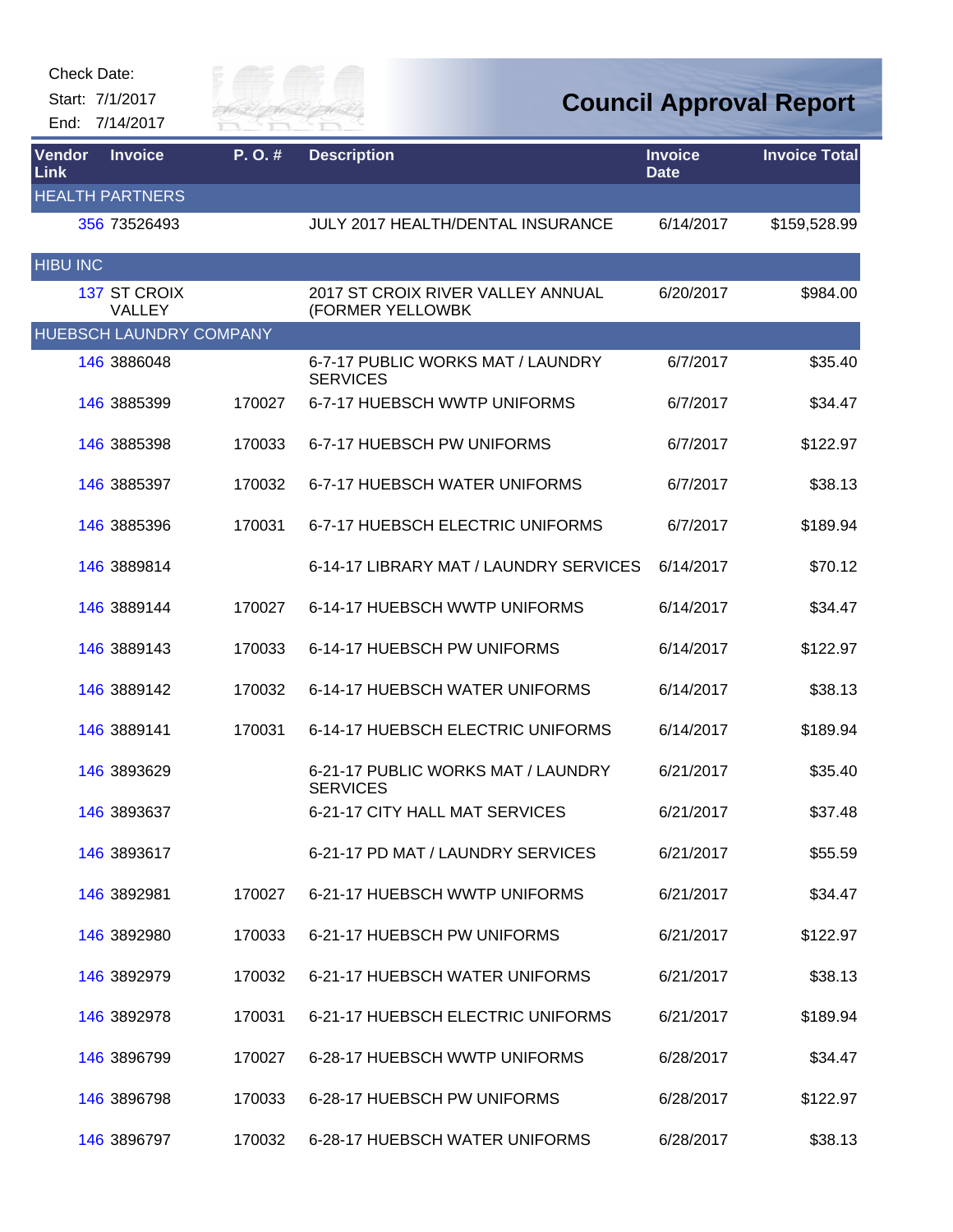| Check Date:           |                                          |                        |                                                                 |                               |                                |
|-----------------------|------------------------------------------|------------------------|-----------------------------------------------------------------|-------------------------------|--------------------------------|
| Start: 7/1/2017       | End: 7/14/2017                           | City of F<br>RIVER FAI |                                                                 |                               | <b>Council Approval Report</b> |
| Vendor<br><b>Link</b> | <b>Invoice</b>                           | P.O.#                  | <b>Description</b>                                              | <b>Invoice</b><br><b>Date</b> | <b>Invoice Total</b>           |
|                       | 146 3896796                              | 170031                 | 6-28-17 HUEBSCH ELECTRIC UNIFORMS                               | 6/28/2017                     | \$189.94                       |
|                       |                                          |                        |                                                                 | Total:                        | \$1,776.03                     |
|                       | INDIANHEAD FEDERATED LIBRARY SYSTEM      |                        |                                                                 |                               |                                |
|                       | 655 217305                               |                        | MAY 2017 LIBRARY OFFICE SUPPLIES                                | 5/31/2017                     | \$511.85                       |
|                       | 655 217327                               |                        | MAY 2017 LIBRARY OFFICE SUPPLIES                                | 5/31/2017                     | \$204.60                       |
|                       |                                          |                        |                                                                 | Total:                        | \$716.45                       |
|                       |                                          |                        | INTERNATIONAL CITY MGMT ASSOC RETIREMENT CORP                   |                               |                                |
|                       | 1 000000032113                           |                        | PPE 07/02/17                                                    | 7/7/2017                      | \$14,763.07                    |
|                       | 1 000000032114                           |                        | PPE 07/02/17                                                    | 7/7/2017                      | \$455.00                       |
|                       |                                          |                        |                                                                 | Total:                        | \$15,218.07                    |
| <b>JENSEN, PAUL</b>   |                                          |                        |                                                                 |                               |                                |
|                       | <b>1762 LUNCH RMBRS</b><br>$6 - 15 - 17$ |                        | LUNCH REIMBURSEMENT MEDIA<br><b>RELATIONS CONFERENCE</b>        | 6/15/2017                     | \$8.21                         |
|                       | <b>LEAGUE OF MINNESOTA CITIES</b>        |                        |                                                                 |                               |                                |
|                       | 660 256719                               |                        | SCADA ENGINEER ADVERTISING 5-15-6-12-<br>17                     | 6/19/2017                     | \$300.00                       |
|                       | <b>LIBRARY REFUNDS &amp; PAYMENTS</b>    |                        |                                                                 |                               |                                |
|                       | 995500 2017-10                           |                        | LITTLE GOLDEN BOOK PROGRAM                                      | 6/27/2017                     | \$25.00                        |
| 995500 BC#            | 3024600200867<br>3                       |                        | 6-28-17 REFUND LOST LIBRARY MATERIALS                           | 6/28/2017                     | \$18.00                        |
|                       |                                          |                        |                                                                 | Total:                        | \$43.00                        |
|                       | <b>LOFFLER COMPANIES INC</b>             |                        |                                                                 |                               |                                |
|                       | 182 20881522                             |                        | <b>JULY 2017 KONICA COURT STANDARD</b><br><b>PAYMENT</b>        | 6/26/2017                     | \$135.00                       |
|                       | 182 20881521                             |                        | JULY 2017 FIRE DEPT KONICA STANDARD<br><b>PAYMENT</b>           | 6/26/2017                     | \$216.00                       |
|                       | 182 20881520                             |                        | <b>JULY 2017 PUBLIC WORKS KONICA</b><br><b>STANDARD PAYMENT</b> | 6/26/2017                     | \$297.16                       |
|                       | 182 334007226                            |                        | JULY 2017 PW BASE PYMT / USAGE<br><b>CHARGES</b>                | 6/26/2017                     | \$230.28                       |
|                       |                                          |                        |                                                                 | Total:                        | \$878.44                       |
|                       | <b>MAILROOM FINANCE CO</b>               |                        |                                                                 |                               |                                |
|                       | 845 6-18-17<br><b>HASLER</b>             |                        | 6-18-17 HASLER POSTAGE MACHINE<br><b>POSTAGE</b>                | 6/18/2017                     | \$1,000.00                     |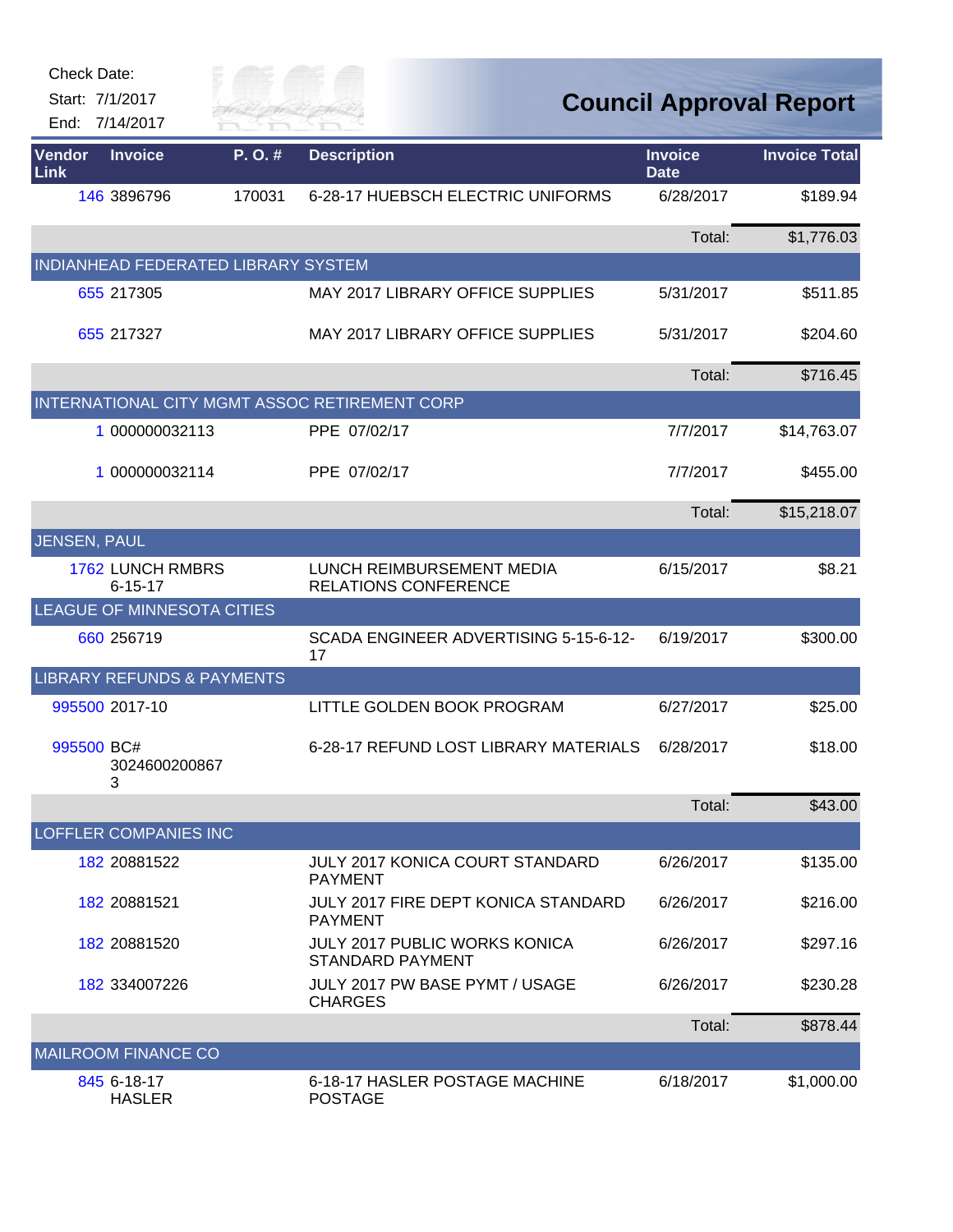|                | Check Date:<br>Start: 7/1/2017<br>End: 7/14/2017 | City of<br>RIVER FAI |                                                             |                               | <b>Council Approval Report</b> |
|----------------|--------------------------------------------------|----------------------|-------------------------------------------------------------|-------------------------------|--------------------------------|
| Vendor<br>Link | <b>Invoice</b>                                   | P.O.#                | <b>Description</b>                                          | <b>Invoice</b><br><b>Date</b> | <b>Invoice Total</b>           |
|                | <b>MATHY CONSTRUCTION CO</b><br>1184 5500038930  | 170235               | JUNE 2017 PAVING PATCH DRIVEWAY<br>RIVERSIDE DRIVE          | 6/30/2017                     | \$7,709.28                     |
|                | METERING & TECHNOLOGY SOLUTIONS                  |                      |                                                             |                               |                                |
|                | 451 9046                                         | 170159               | JUNE 2017 WATER METERS AND PARTS                            | 5/23/2017                     | \$5,404.01                     |
|                | <b>MIDWEST TAPE</b>                              |                      |                                                             |                               |                                |
|                | 409 95122483                                     |                      | JUNE 2017 AUDIO                                             | 6/5/2017                      | \$116.97                       |
|                | 409 95139821                                     |                      | JUNE 2017 AUDIO                                             | 6/12/2017                     | \$79.98                        |
|                | 409 95180424                                     |                      | JUNE 2017 AUDIO                                             | 6/26/2017                     | \$39.99                        |
|                |                                                  |                      |                                                             | Total:                        | \$236.94                       |
|                | <b>MIDWEST TESTING</b>                           |                      |                                                             |                               |                                |
|                | 190 4170                                         | 170237               | JUNE 2017 WELL METER TESTING                                | 6/19/2017                     | \$1,560.00                     |
|                | MINNESOTA CHILD SUPPORT PAYMENT CENTER           |                      |                                                             |                               |                                |
|                | 1618 000000032121                                |                      | PPE 07/02/17                                                | 7/7/2017                      | \$23.53                        |
|                | <b>MUSIC BOX THEATRE</b>                         |                      |                                                             |                               |                                |
|                | 2753 45204                                       |                      | JUNE 2017 100 YR OLD MAN MOVIE FOR<br><b>PROGRAM</b>        | 6/19/2017                     | \$125.00                       |
|                | 2753 45205                                       |                      | JUNE 2017 FRANTZ MOVIE FOR PROGRAM                          | 6/19/2017                     | \$125.00                       |
|                |                                                  |                      |                                                             | Total:                        | \$250.00                       |
|                | <b>MY RECEPTIONIST INC</b>                       |                      |                                                             |                               |                                |
|                | 192 S022030628                                   |                      | JULY 2017 SERVICES / 140 MINUTES<br><b>BILLED JUNE 2017</b> | 6/28/2017                     | \$198.87                       |
|                | <b>NOREEN, MICHAEL</b>                           |                      |                                                             |                               |                                |
|                | <b>198 PRDM RMBRS</b><br>$5 - 8 - 17$            |                      | MAY TAXIFARE REIMBURSEMENT EXPENSE<br>SAN ANTONIO, TX       | 7/6/2017                      | \$26.55                        |
|                | NORTHERN STATES POWER COMPANY WI                 |                      |                                                             |                               |                                |
|                | 344 550690090-<br><b>JUNE 2017</b>               |                      | PRESCOTT AMBULANCE ELECTRIC 5-15-6-<br>14-17 1891 kWh       | 6/16/2017                     | \$246.02                       |
|                | <b>PARK N REC REFUNDS</b>                        |                      |                                                             |                               |                                |
|                | 995400 BETH SIPPL<br><b>RFND</b>                 |                      | REFUND LEVEL 3 SWIMMING                                     | 7/6/2017                      | \$40.00                        |
|                | PAYMENT SERVICE NETWORK INC                      |                      |                                                             |                               |                                |
|                | 206 155169 JUNE<br>2017                          |                      | JUNE 2017 RFMU PAYMENT PROCESSING<br>CHARGES/FEES           | 7/3/2017                      | \$771.55                       |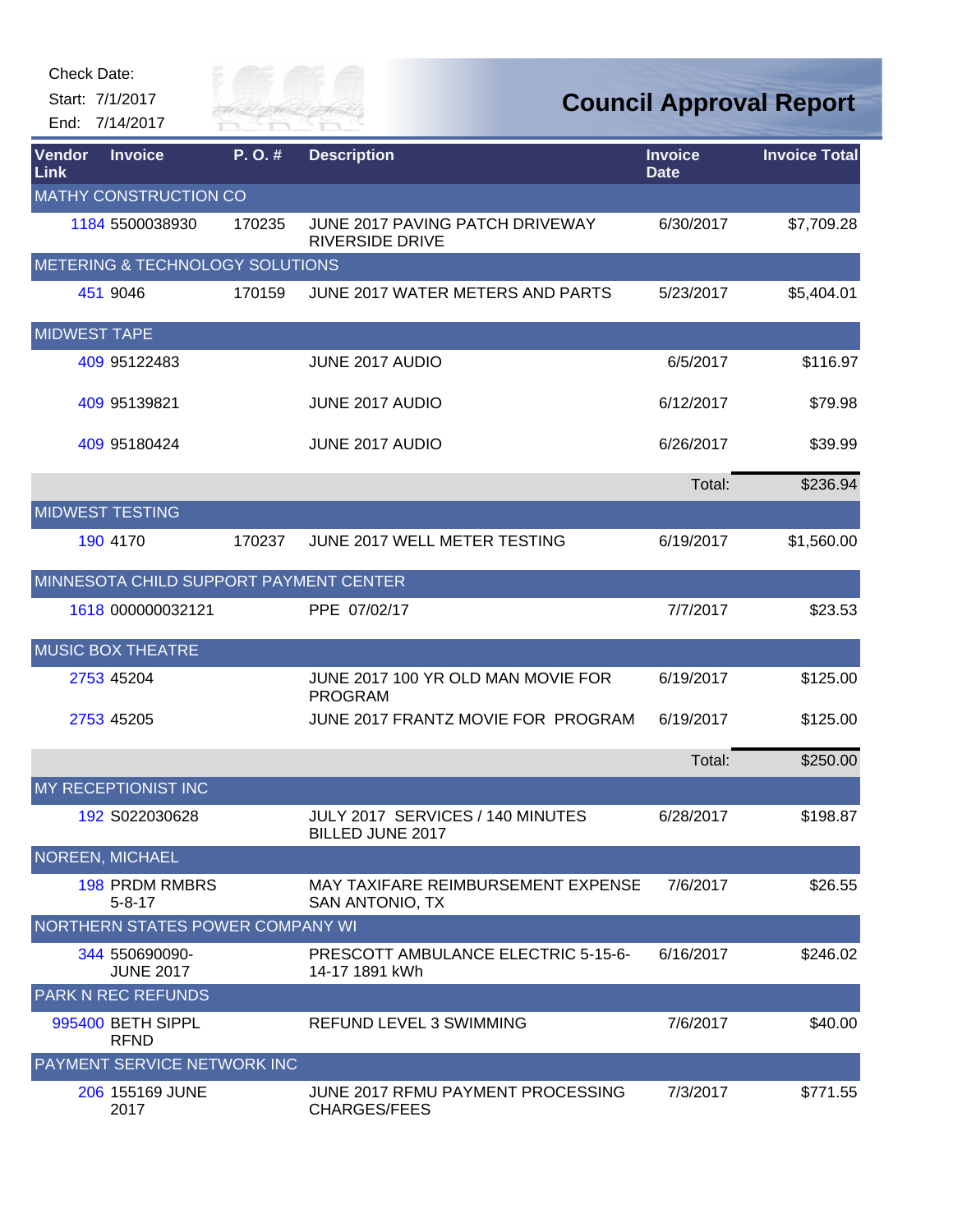|                                               | Check Date:<br>Start: 7/1/2017<br>End: 7/14/2017 | City of $\equiv$<br>RIVER FAI |                                                               |                               | <b>Council Approval Report</b> |
|-----------------------------------------------|--------------------------------------------------|-------------------------------|---------------------------------------------------------------|-------------------------------|--------------------------------|
| <b>Vendor</b><br><b>Link</b><br><b>PAYPAL</b> | <b>Invoice</b>                                   | P.O.#                         | <b>Description</b>                                            | <b>Invoice</b><br><b>Date</b> | <b>Invoice Total</b>           |
|                                               | 639 JULY 2017 FEE                                |                               | JUNE 2017 MONTHLY FEE                                         | 7/7/2017                      | \$30.00                        |
|                                               | <b>PELION BENEFITS</b>                           |                               |                                                               |                               |                                |
|                                               | 5 000000032117                                   |                               | PPE 07/02/17                                                  | 7/7/2017                      | \$1,509.99                     |
|                                               | PIERCE COUNTY CLERK                              |                               |                                                               |                               |                                |
|                                               | 649 2017-<br><b>DIRECTORIES</b>                  |                               | 2017 PIERCE COUNTY 15 OF 23<br>DIRECTORIES INV 1 OF 2         | 6/30/2017                     | \$42.00                        |
|                                               | PIERCE COUNTY TREASURER                          |                               |                                                               |                               |                                |
|                                               | 210 MAY 2017                                     |                               | MAY 2017 JAIL DWI INTERLOCK                                   | 5/31/2017                     | \$516.88                       |
|                                               | <b>RFMU PAYMENTS OR REFUNDS</b>                  |                               |                                                               |                               |                                |
|                                               | 990610 6-19-17 ILLUM<br><b>SPCLTS</b>            |                               | FOCUS ON ENRGY PRGRM PROVIDING<br>LED'S TO SCHOOL/GOV         | 6/19/2017                     | \$700.00                       |
|                                               | RIVER FALLS CHAMBER OF COMMERCE INC              |                               |                                                               |                               |                                |
|                                               | 225 16022                                        |                               | RFMU CHAMBER CHECK - POOR ADVANCE<br><b>DISP CUST SERVICE</b> | 6/15/2017                     | \$10.00                        |
|                                               | 225 16027                                        |                               | JUNE 2017 APPLIANCE REBATE CHAMBER<br><b>CHECKS</b>           | 6/27/2017                     | \$150.00                       |
|                                               |                                                  |                               |                                                               | Total:                        | \$160.00                       |
|                                               | RIVER FALLS COMMUNITY THEATRE                    |                               |                                                               |                               |                                |
|                                               | 1810 6-18-6-24-17<br><b>INVOICE</b>              |                               | JUNE 2017 74 PLAY PARTICIPANTS / 3<br><b>WORKSHOPS</b>        | 6/26/2017                     | \$2,550.00                     |
|                                               | RIVER FALLS ROYAL AMBASSADORS                    |                               |                                                               |                               |                                |
|                                               | 223 2017<br><b>DONATION</b>                      |                               | 2017 ROYAL AMBASSADOR DONATION                                | 7/10/2017                     | \$1,000.00                     |
|                                               | ROCK OIL REFINING, INC                           |                               |                                                               |                               |                                |
|                                               | 2925 261310                                      |                               | 175 GAL USED OIL                                              | 6/7/2017                      | \$40.00                        |
|                                               | 2925 261249                                      |                               | JUNE 2017 PICKUP USED OIL FILTERS                             | 6/12/2017                     | \$55.00                        |
|                                               |                                                  |                               |                                                               | Total:                        | \$95.00                        |
| <b>SALEM PRESS</b>                            |                                                  |                               |                                                               |                               |                                |
|                                               | 693 154396                                       |                               | MAY 2017 BOOKS                                                | 5/15/2017                     | \$760.75                       |
| <b>SCHWAAB AR</b>                             |                                                  |                               |                                                               |                               |                                |
|                                               | 563 B018794                                      |                               | MAY 2017 SUPPLIES FLASH STAMP /<br><b>EXCELMARK STAMP</b>     | 5/18/2017                     | \$42.00                        |
|                                               | SHORT ELLIOTT HENDRICKSON INC                    |                               |                                                               |                               |                                |
|                                               | 244 328478                                       | 160212                        | S MAIN CONCEPT DESIGN OPTION<br>SERVICES THRU 1-28-17         | 2/8/2017                      | \$6,955.71                     |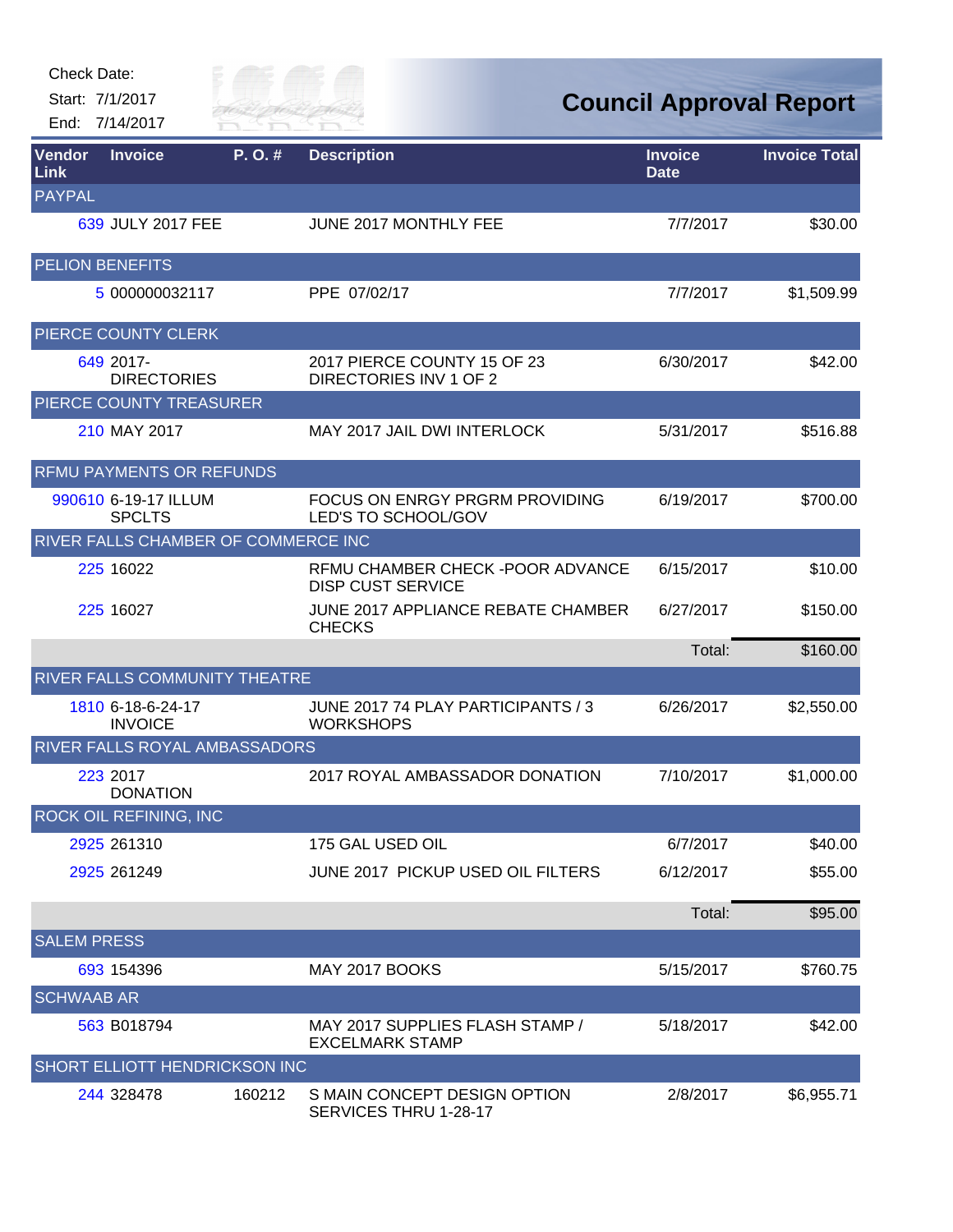| Check Date:        | Start: 7/1/2017<br>End: 7/14/2017    | Sity of<br>River Fai |                                                              |                               | <b>Council Approval Report</b> |
|--------------------|--------------------------------------|----------------------|--------------------------------------------------------------|-------------------------------|--------------------------------|
| Vendor<br>Link     | <b>Invoice</b>                       | P.O.#                | <b>Description</b>                                           | <b>Invoice</b><br><b>Date</b> | <b>Invoice Total</b>           |
|                    | SHRED-IT US HOLDCO, INC              |                      |                                                              |                               |                                |
|                    | 2439 8122623025                      | 170054               | JUNE 2017 SHREDDING AT CITY HALL                             | 6/22/2017                     | \$45.80                        |
|                    | <b>ST CROIX COUNTY TREASURER</b>     |                      |                                                              |                               |                                |
|                    | 252 MAY 2017                         |                      | MAY 2017 JAIL DWI INTERLOCK                                  | 5/31/2017                     | \$497.16                       |
| <b>STATE OF WI</b> |                                      |                      |                                                              |                               |                                |
|                    | 259 MAY 2017<br><b>COURT</b>         |                      | MAY 2017 PENALTY ASSESSMENT                                  | 5/31/2017                     | \$2,675.75                     |
|                    |                                      |                      | STATEWIDE ENERGY EFFICIENCY & RENEWABLES ADMIN INC           |                               |                                |
|                    | 243 MAY 2017                         |                      | MAY 2017 CTC ENRGY EFFCNCY FUNDS TO<br><b>FOCUS ON ENRGY</b> | 6/20/2017                     | \$3,359.32                     |
|                    | <b>STRATEGIC INSIGHTS INC</b>        |                      |                                                              |                               |                                |
|                    | 1060 129                             | 170225               | 2017 Plan-It CIP Software Renewal                            | 6/8/2017                      | \$1,012.50                     |
|                    | <b>STUART C IRBY TOOL AND SAFETY</b> |                      |                                                              |                               |                                |
|                    | 156 S010232879.00 170196<br>1        |                      | JUNE 2017 MINOR MATERIALS INV 1 OF 2                         | 6/22/2017                     | \$691.00                       |
|                    | 156 S010131112.001 170137            |                      | JUNE 2017 LED SECURITY LIGHTS<br><b>FIXTURES</b>             | 6/22/2017                     | \$516.00                       |
|                    | 156 s010232879.002 170196            |                      | JUNE 2017 MINOR MATERIALS INV 2 OF 2                         | 6/26/2017                     | \$757.00                       |
|                    |                                      |                      |                                                              | Total:                        | \$1,964.00                     |
|                    | <b>TRI-STATE BOBCAT</b>              |                      |                                                              |                               |                                |
|                    | 822 S21203                           | 170161               | JUNE SKID STEER UPGRADE TO TRACK<br><b>DRIVEN MACHINE</b>    | 6/21/2017                     | \$14,000.00                    |
|                    | WIN CITY HARDWARE IR-SEC CEN         |                      |                                                              |                               |                                |
|                    | 899 877912                           |                      | JUNE 2017 PW LOADING DOCK DOOR<br><b>LOCKS</b>               | 6/16/2017                     | \$174.75                       |
|                    | 899 880012                           | 170247               | 2017 ALTERATION 3 DOOR FRAMES<br><b>HOFFMAN OCTAGON BLDG</b> | 6/27/2017                     | \$186.00                       |
|                    | 899 880559                           | 170247               | 2017 REPLACE 3 EXT DOORS HOFFMAN<br>PARK OCTAGON BLDG        | 6/29/2017                     | \$2,040.00                     |
|                    |                                      |                      |                                                              | Total:                        | \$2,400.75                     |
|                    |                                      |                      | UNEMPLOYMENT INSURANCE-DEPT OF WORKFORCE DEV                 |                               |                                |
|                    | 277 000008464130                     |                      | JUNE 2017 UNEMPLOYMENT                                       | 7/1/2017                      | \$748.48                       |
|                    | UNIVERSAL TRUCK EQUIPMENT INC        |                      |                                                              |                               |                                |
|                    | 1576 44447                           |                      | JUNE 2017 SNOW PLOW PARTS                                    | 6/28/2017                     | \$247.75                       |
|                    | US BANK NATIONAL ASSOC               |                      |                                                              |                               |                                |
|                    | 284 JUNE 2017 P<br><b>CARDS</b>      |                      | JUNE 2017 PURCHASE CARD STATEMENT                            | 6/26/2017                     | \$118,122.22                   |